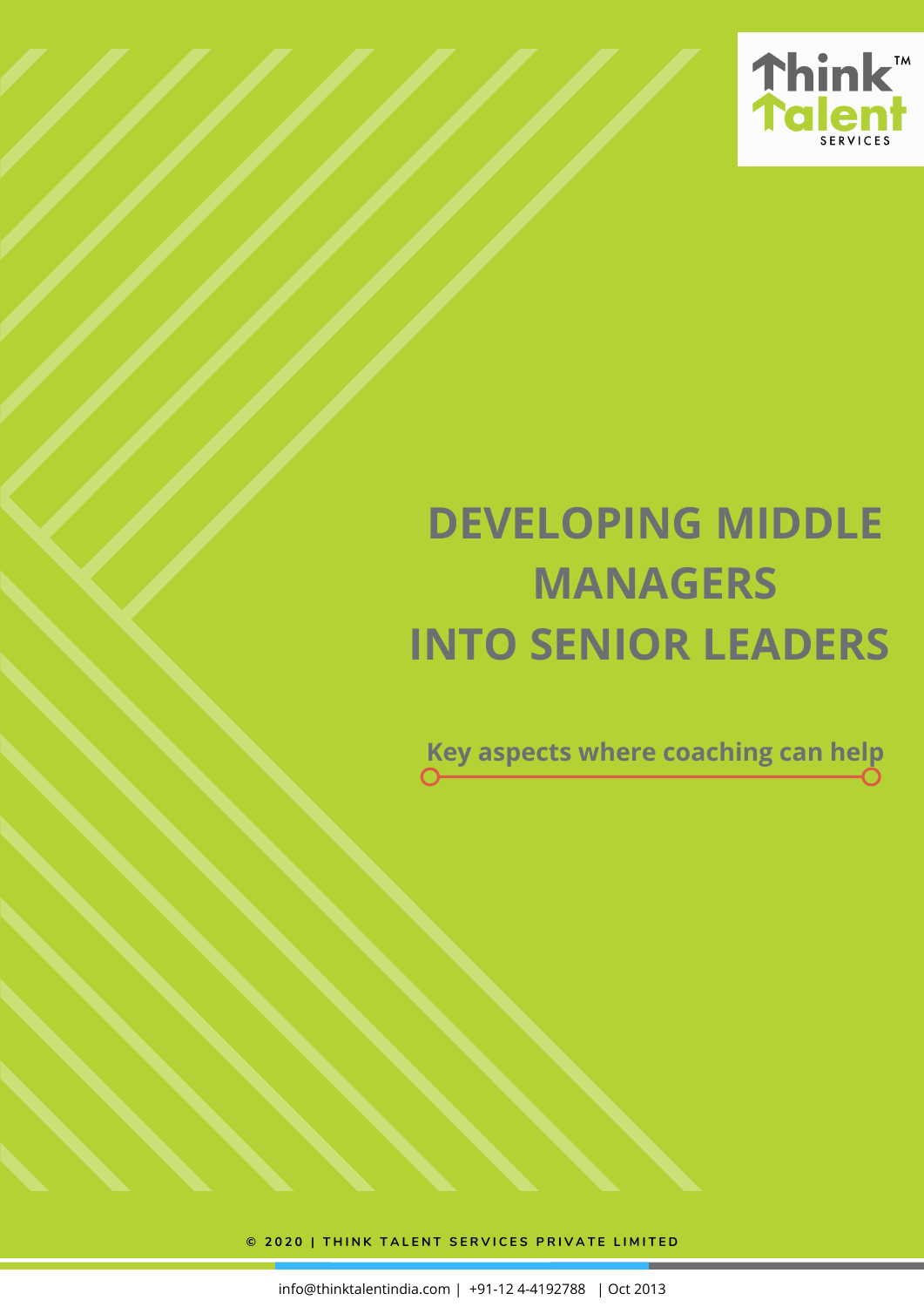## **ABOUT THINK TALENT SERVICES**

"Enabling growth strategies by catalyzing Transformation, Leadership and Capability"

Think Talent is a consulting and facilitation firm that collaborates with organizations to help them realize their full value delivery potential. Our strengths lie in creating solutions around strategic leadership alignment, helping chart transformation roadmaps and supporting building of superior leadership talent. Our team (and network) consists of hand-picked seasoned professionals from business & HR functions who have had extensive experience inside organizations', and are considered experts in their fields. We believe that each client situation is unique and requires a 'made to fit' solution creation approach. Co-creation, simplicity and pragmatism are key elements of our solutions.

## **Breakfast meeting series**

The purpose of this series of roundtable discussions is:

- To disseminate ideas that will help to address and synthesize critical issues in the area of leadership development-specifically applicable and relevant to the Indian context
- To create a platform to bring together a group of corporate practitioners on a regular basis and learn from their perspectives-as well as share it with the larger corporate fraternity

This series of breakfast discussions was held on 30/Oct/2013 and the topic was "**Developing Middle Managers into Senior Leaders - Key aspects where coaching can help"**

#### **Note:**

The document captures the thoughts, insights and views of the participants shared through the discussion, with additions made by Think Talent to enhance the content and lucidity. It is meant for limited circulation and no parts of the content can be reproduced without permission.

Participant profiles are shared later in the document.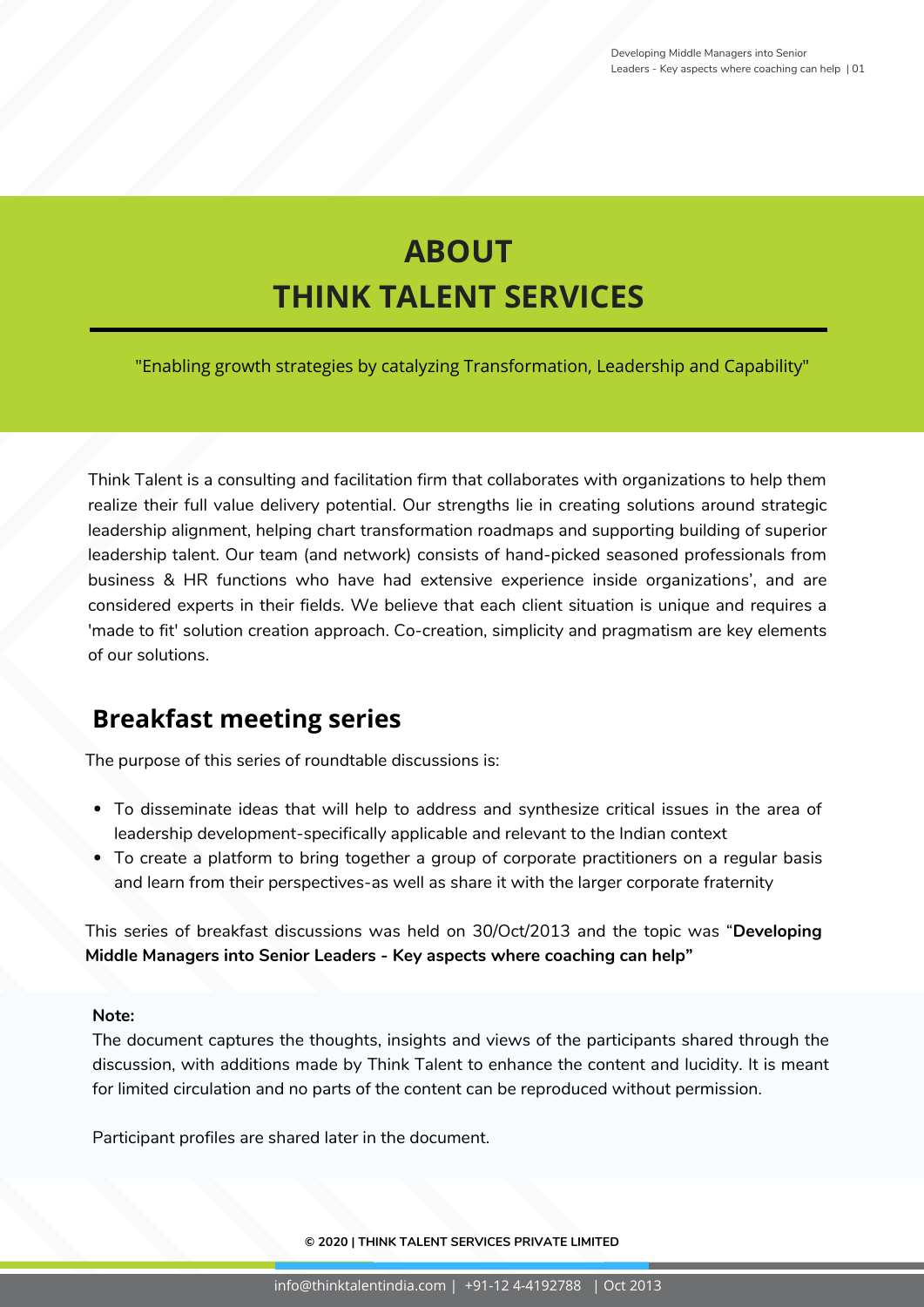## **I N T R O D U C T I O N**

#### Froth at the top, dregs at bottom, but the middle excellent -Voltaire

Listening to today's corporate world, the above saying doesn't seem to be true, instead the story of middle managers is waking out of their slumber in the middle of the ocean realizing that their ship is about to run out of fuel.

The slowing of economic growth in India and a not so bright economic scenario in most parts of the world has presented unique challenges for leaders at all levels and the middle layer is no exception.

The skills and mindset acquired, nurtured and applied by the middle managers in many of the industries seem to be either insufficient or inappropriate to deal with today's challenges for e.g. In some of the fast growing industries few years back employees were hired and rewarded largely for their ability to meet or exceed the target number. This achievement almost guaranteed the next designation because of the growth of the overall industry. Today the same middle manager has to still meet those target numbers in a sluggish environment, keep maximum stakeholders happy, build appreciation for many other factors e.g. compliance etc and still accept the fact that the volatility of today's world can hit him/her and his/her team anytime.

To prepare today's middle managers to be tomorrow's senior leaders is challenging, intriguing and fascinating because of the sheer amount of variables that one needs to deal with yet being open to the idea that most of it may not get the expected returns.

The world of people development is toying and experimenting with many novel ideas, Thanks to the world of internet and social media. The latest in the genre seem to be the concept of pervasive learning (3/33) model. In an era where the business models become redundant every quarter, leaders want to deliver quickly and economically and employees are expected to be intrapreneurs, the old ways of people development are also being examined and challenged.

One such people development process is coaching which is in its incipient stage in a lot of countries. The merits and demerits of this process still seem to be debatable; however a lot of organizations agree that in today's VUCA world, one of the most promising ways of people development can be coaching applied in different shapes and forms.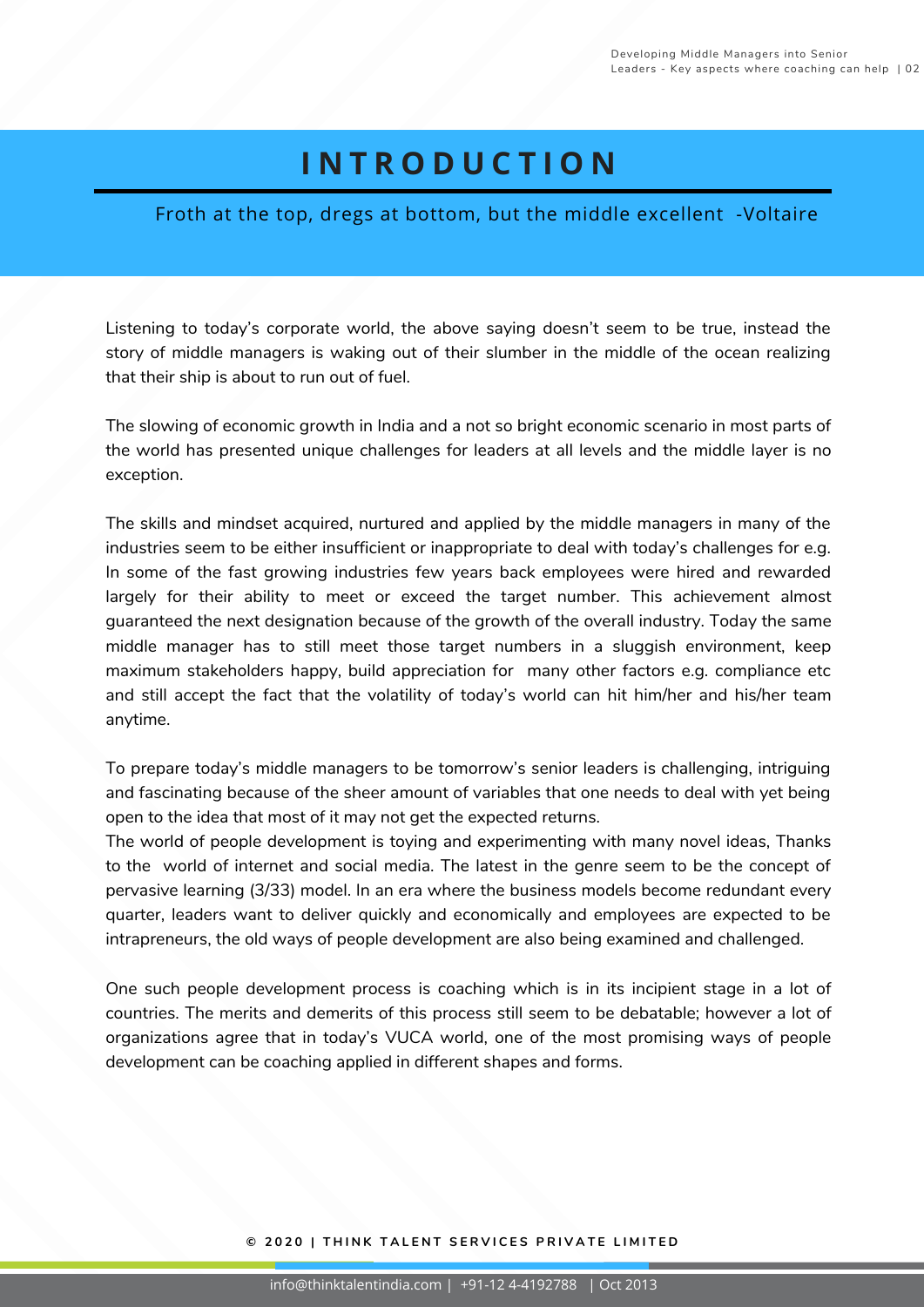## **Development journey from Middle manager to Senior leader**

What matters the most in this area is the intent and then the execution to make it possible

.

Organizations and senior leaders seems to have some degree of caution in promoting people from within to senior leadership roles because of the risk associated with it and the risks get heightened if the complexity in the role is fairly high. The preferred option many a times (debatably) is hiring someone from outside where the immediate risk apparently seems to be lesser. However to ensure smooth and quick transitioning to the new role as well as culture, coaching is one of the most effective ways as it allows individuals to open up and share their vulnerabilities and assumptions and in the process test and get over with some of the perceptions and constraints. A lot of companies therefore have an on-boarding/transitioning coaching as a part of their talent development strategy for senior roles.

> **Sandeep Girhotra : "**We need a fundamental shift in our thinking, why don't we take risks with our own people, at times processes limits people to move up, how can we accelerate the movement? Taking risk is one such example"

**Lipika Verma**"Internally we can prepare people for senior roles to a certain percentage lets say 60% , still organization has to hire people from outside for the remaining 40%. It gets difficult to integrate people from outside, that's where coaching comes into the picture."

When we study today's middle managers, the situation in most of the cases is similar to a swimmer who only knows how to remain afloat and till now the tides and the water current helped him/her to move forward. Now the water is calm and still (or worst, the tide is in the opposite direction) and to move ahead, skills of grabbing and pressing are also required other than simply remaining afloat. Middle managers of today need to understand the changing reality and mould their beliefs that the earlier idea of performance in a narrow or a limited sense will not guarantee future success and therefore confronting today's reality, shedding past success baggage and formula as well as building openness and courage to learn and experiment with new things and ways is the only option to move forward in this VUCA world. It is here that coaching can contribute immensely because it not only works at the level of building skills and capabilities but also works at the motivation, inhibitions and beliefs front.

> **Sandeep Girhotra:** "Till now we have mostly evaluated people on performance linked to growth, can we look something beyond performance? Balancing performance and potential together is the requirement of the future."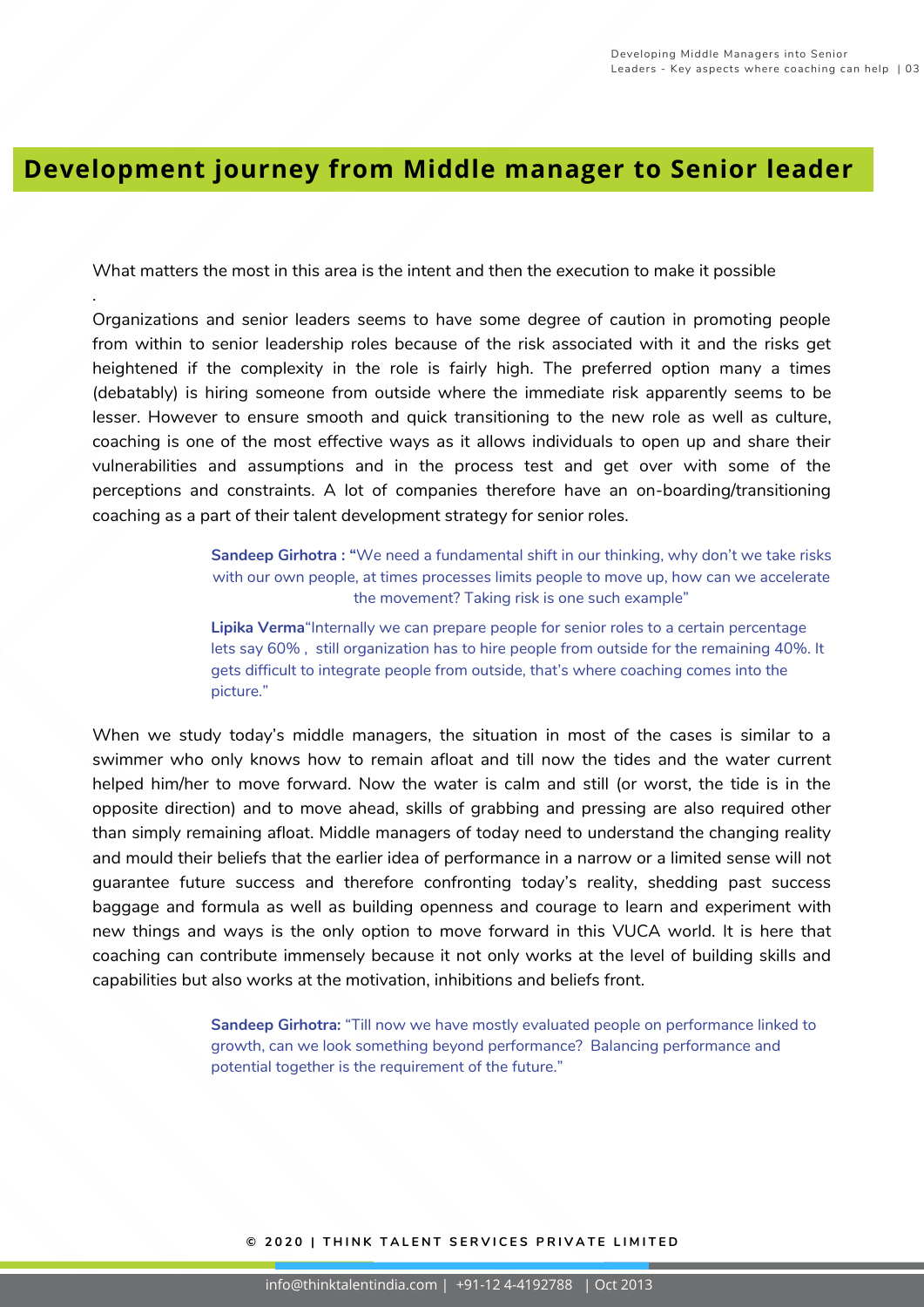## **Who needs it anyways ?**

The need to develop middle managers into Sr leaders gets interesting when different stakeholders involved share or express their reason behind it. For the top leadership team, which is more outward/customer centric, the margin pressure and ways of retaining/increasing the customer share is the fundamental driving force. This need translates into creating seamless customer experience which invariably means end of the verticalization era within organizations. The top leadership therefore wants middle and senior leaders to be open and appreciative of this reality and demonstrate collaborative and solution centric mindset and capabilities.

> **Bimal Rath**: It appears that the intersection between the agendas of senior leadership, HR and middle managers with respect to developing middle managers is relatively small, there is a strong need to broaden it

The HR fraternity within the organizations is trying its level best to catch up with the pace of business demands and uncertainty associated with it. The methods and processes of leadership development are often at best conventional and at worst anachronistic. There is an added challenge of budget constraints and also each HR initiative's need of being perceived as strategic in its approach. In global/transnational organizations, where there is a matrix structure, the complexity further increases as there are a host of agendas and one need to strike a balance between standardization and customization.

> **Saurabh Upadhyay:** Development is a broader issue, coaching should enable a person to be deeply centered. Our attempt as HR professionals should be to coach CEOs and senior leaders to realize this".

The middle manager, who seems to be at crossroads, wants to move quickly to the next level. Middle managers also look for an intersection of their aspiration, capability and fulfillment in their work. They are proficient with technology, socially well connected via internet, receive a lot of information and lead a generation (Gen Y & Millennial) that is weaned on the diet of choices, options and risk taking. Finding some semblance and clearly communicating a common agenda is the need of the hour when we plan to create a meaningful middle management development charter. In a scenario where there is so much flux and high pressure, coaching can not only act as a credible professional development process but many a times acts as a self-clarification process that provides clarity, confidence and self-centeredness which is the basic fabric required to perform senior leadership roles.

> **Sanjay Chaturvedi:** "The true value of development gets realized when we are able to find a sweet spot between aspiration,availability and adaptability and coaching helps in this area"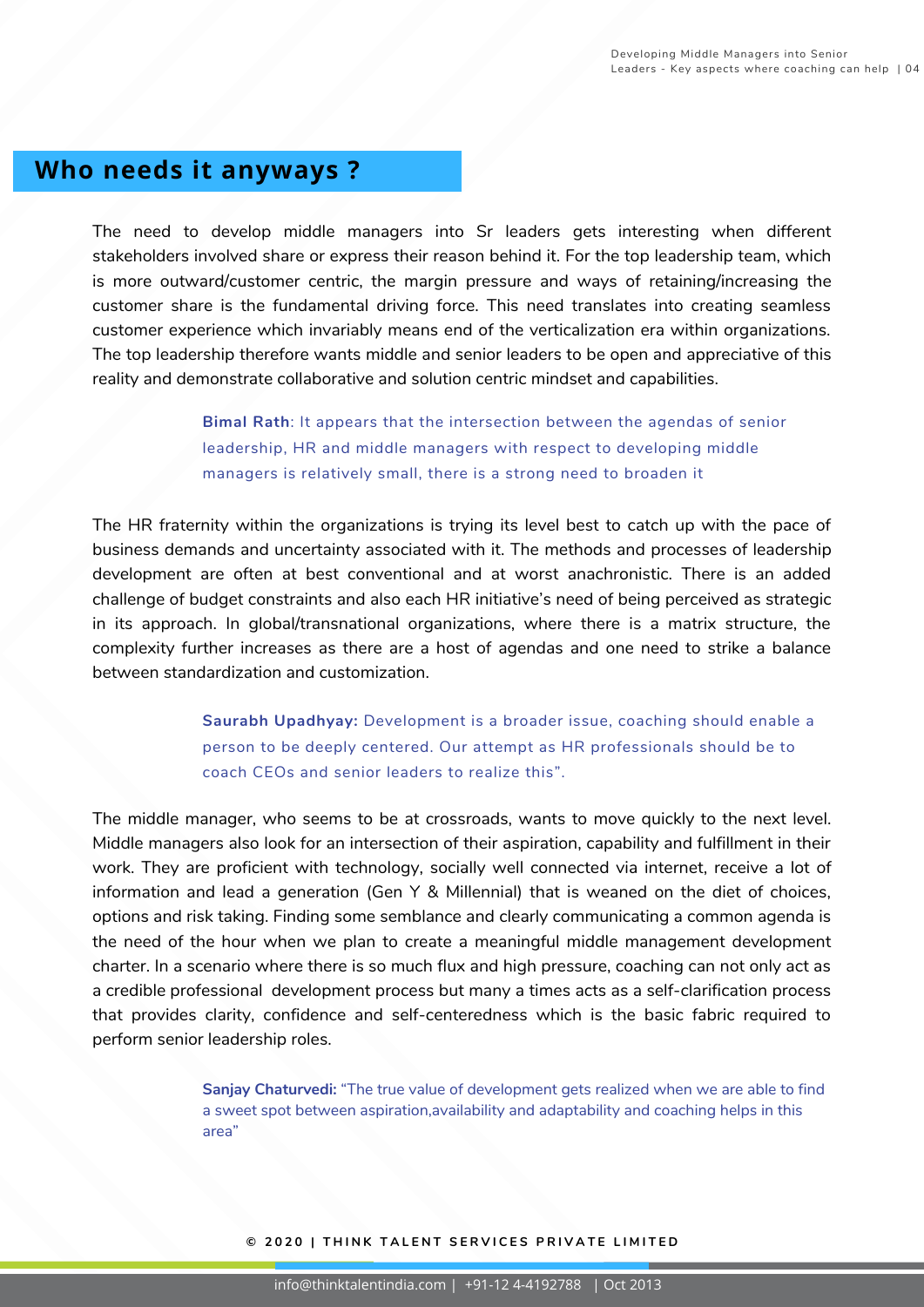## **The Rainbow of people development –Value of Coaching**

Ways of developing people for the present and the future has undergone a lot of change. From an era where people development meant specific number of training hours to be covered, it has moved to a level where organizations are advocating and living the principle of each employee being the CEO of his/her career. The ownership, independence and choice of development now rest on the employees. This shift in approach towards people development has also resulted in the new models that are better aligned to the requirements of the new age workforce. One such framework is 3-33 Pervasive Learning model. It divides learning into formal, informal & social categories and utilizes traditional methods like physical classrooms along with technology tools like podcasts, Webjam, microblogging etc. The new models not only create newer ways of developing people but also open up the opportunity of offering traditional development methods in new, scalable and economic platforms.

The prevalent model of people development (70/20/10) clearly indicates that people need to apply their learning to fine-tune it further and deeply embed it in their behavior and thinking. It also highlights the fact that coaching is an important tool of development however, the long lasting and deeper benefits are realized when it is combined strategically with other tools of development. As one of the studies conducted by Personnel Management Association reveals that while ordinary training typically increases productivity by 22%, training combined with life coaching increases productivity by 88%.

## **Nature and meaning of coaching**

Coaching in the corporate world conjures up different images in the minds of the professionals. At one level it is about why is the service being deployed- Is it to fix a problem or to develop/prepare someone. At another level it is about who should deliver it and lastly it is about how- the manner in which we deploy coaching service.

General consensus with respect to the Why question is that in most of the developing economies, coaching is deployed largely to address a capability gap (though there are a few exceptions), in the developed world where coaching is being practiced for more than two decades, the reason for deploying the service is largely developmental in nature. The maturity of a market in terms of understanding the service also reflects in the quality of coaches, expectations from the organization and the coachee from the service and the price points at which the service is available (the last point has a lot of other variables impacting it). Growth or stability (in sector, business, portfolio, market etc) also is a key factor as the needs during these two times are very different. Any development mechanism including coaching at a thematic level will play a different role during these two scenarios.

> **Rahul Goswami:** "When you are growing aspirations are different as compared to when you are in a stable phase. Also, different portfolios grow differently. When you are not growing as a business, you are at times asking for self development to play a bigger role."

> **Gurmohan Singh:** "Nature of coaching depends on environment, company and business context"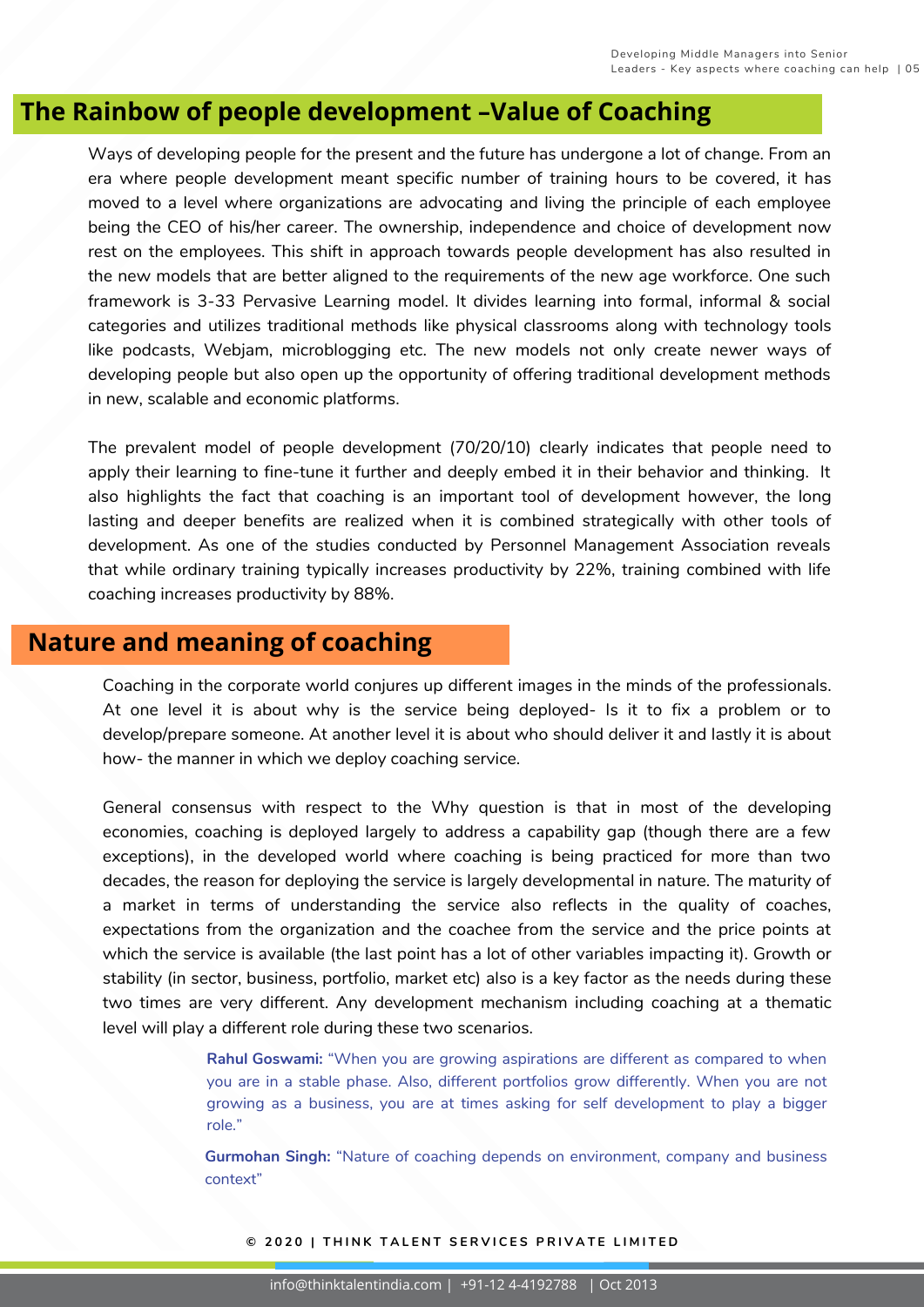## **Coaching Internally vs Externally**

There are different opinions about coaching getting done by an external coach vis-a vis internal one. Some believe that for senior leaders an external coach can really provide great value because at senior levels it is less about capability building and more about bouncing off a few ideas, acting as a mirror and sounding board, helping the coachee to look at things from a new perspective and many a times these can be sensitive and delicate discussions.

For middle managers the opinion seems to be divided, some leaders feel that internal coaches who are familiar with the culture, strategy and business can really help the managers to develop and move to the next level within the system, others feel that even for the middle managers, an external coach can be of tremendous value as it provides a non threatening environment to open up and discuss controversial/sensitive issues without any conflict of interest and it also helps the coachee to come up with some fresh/out of the of the box perspectives.

**Rohit Thakur: "**You really cannot differentiate between external and internal coaching. It is important how you build coaching capability inside your organization. In coaching done by an external coach, relevance of coaching , matching of wavelength and what will coaches get out of the intervention is important."

**Deepak Bharara:** "Both internal and external coaching's acceptability is high. For senior leader the preferred option is an external coach, to get an outside view. For middle managers go for internal coaches as you are preparing them for multiple positions and varied portfolios."

The How question is a debatable one, there are organizations and leaders that strongly believe that every manager should be a coach and should be able to do timely structured coaching discussion as well as can coach employees on the go. There are other leaders who believe that the real benefit of coaching gets realized when it happens in a systematic, organized and protracted manner with clearly defined goal(s). While answering this question one also needs to look at the demographics and the psychographics of the new middle managers. Many of them are always on the move (due to the nature of their work), they learn and get influenced a lot by social communities and friends/peers. The currently prevalent method of coaching where 60-90 mins are exclusively devoted in a room with a coach (usually an elderly figure) may not be the most appropriate, acceptable and effective development methodology with the new crop of middle managers.

**Anusha Suryanarayan:** "One needs to be clear about who are the people coming to middle management, what do they want-spending 60-80 minutes in a room or social communities."

**Dr.V.P Singh**: "There are multiple models and methods of coaching. Its like having a dinner –Can we term grabbing a burger and Pepsi as dinner, or having a seven course meal in candlelight is the only definition of dinner"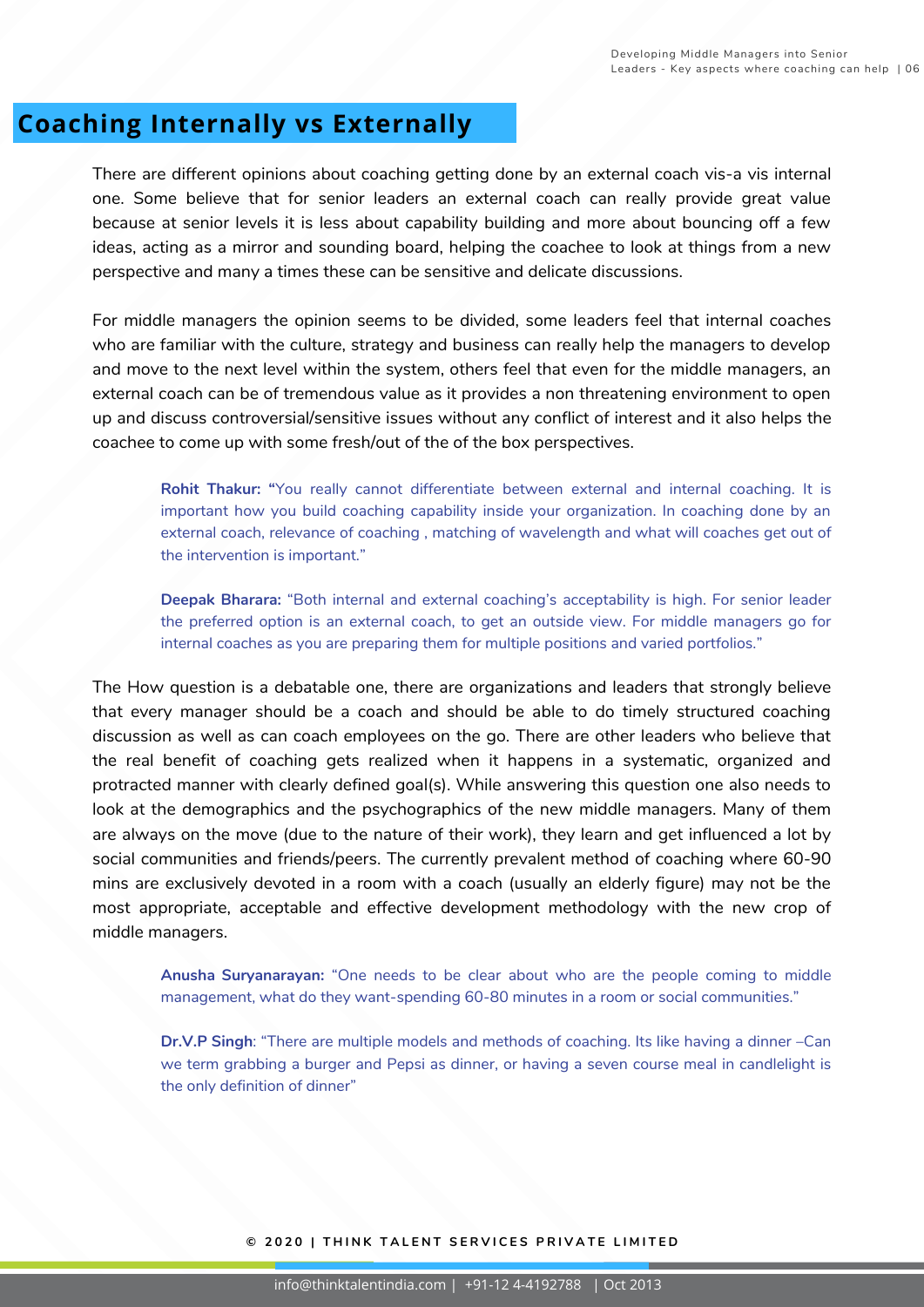## **Leadership levels and the meaning of development**

More often than not, senior leaders value and take enormous pride in their past success. There is nothing wrong in celebrating past success and achievements, however many a times, this in itself becomes a sort of mental barrier which roughly translates into "I have already arrived and therefore any form of development including coaching may have no or very limited value for me" However the same set of senior leaders usually are very gung-ho about getting their next line coached or developed (most of the times to fix the issues and problems!). At times the conventional view of the life stage in which many of the senior leaders are, impacts or limits the professional hunger to stretch, test the boundary limit and take risks (although we see some exceptions). The two possibilities that emerge are either the senior leaders are sure about their skills and capabilities, mostly based on the past success, to move to the next level or because of their life stage are contended with their achievements or are unwilling/apprehensive to open the next professional chapter of their lives. In both these cases the openness to learn and develop using any method including coaching is limited. The ones who don't believe in either of the two possibilities are able to galvanize themselves, their teams and organizations to move to the next growth orbit.

> **P.N Sukla:** "My own impression is senior leaders (likes of the Head of the Departments) think that they have travelled quite a bit and therefore in most of the cases, hunger is limited. In the middle rung there is hunger to grown and achieve. They are going through some degree of value flux"

> **Sandeep Girhotra:** "You got to have a mindset of being a coach to get one into your organization"

Middle managers are open to the idea of getting development inputs and support. They realize that the journey ahead is a difficult one which requires a lot of unlearning and relearning. Their global connectivity helps them in becoming aware of the trends and requirements of the current and future workplace. Most of them are eager to move ahead in their careers and they want to move really fast. Some of them have also realized the long term virtue of combining their strengths/talents, aspirations with the job requirements. In small pockets, there is also a strong sense of entrepreneurial spirit which is simmering inside today's middle managers which is encouraging them either to venture out on their own (if they are not able to find purpose and meaning in their jobs) or experiment within their roles/jobs to create a greater sense of engagement. The organizations neither want their best of the talent at the middle level to leave or to become disengaged. This issue is very well addressed through coaching as it allows individuals to discover and unleash their potential in a manner which contributes to the organization and energizes the individual.

> **Suraj Choudhry :** "When you water the tree, you don't look for immediate and equal results from all sides. Don't treat coaching as a quick fix."

**Praneet Mehrish:** "Middle managers are asking for coaching intervention. Top leadership is unsure about the returns, for them at times it is an expensive proposition."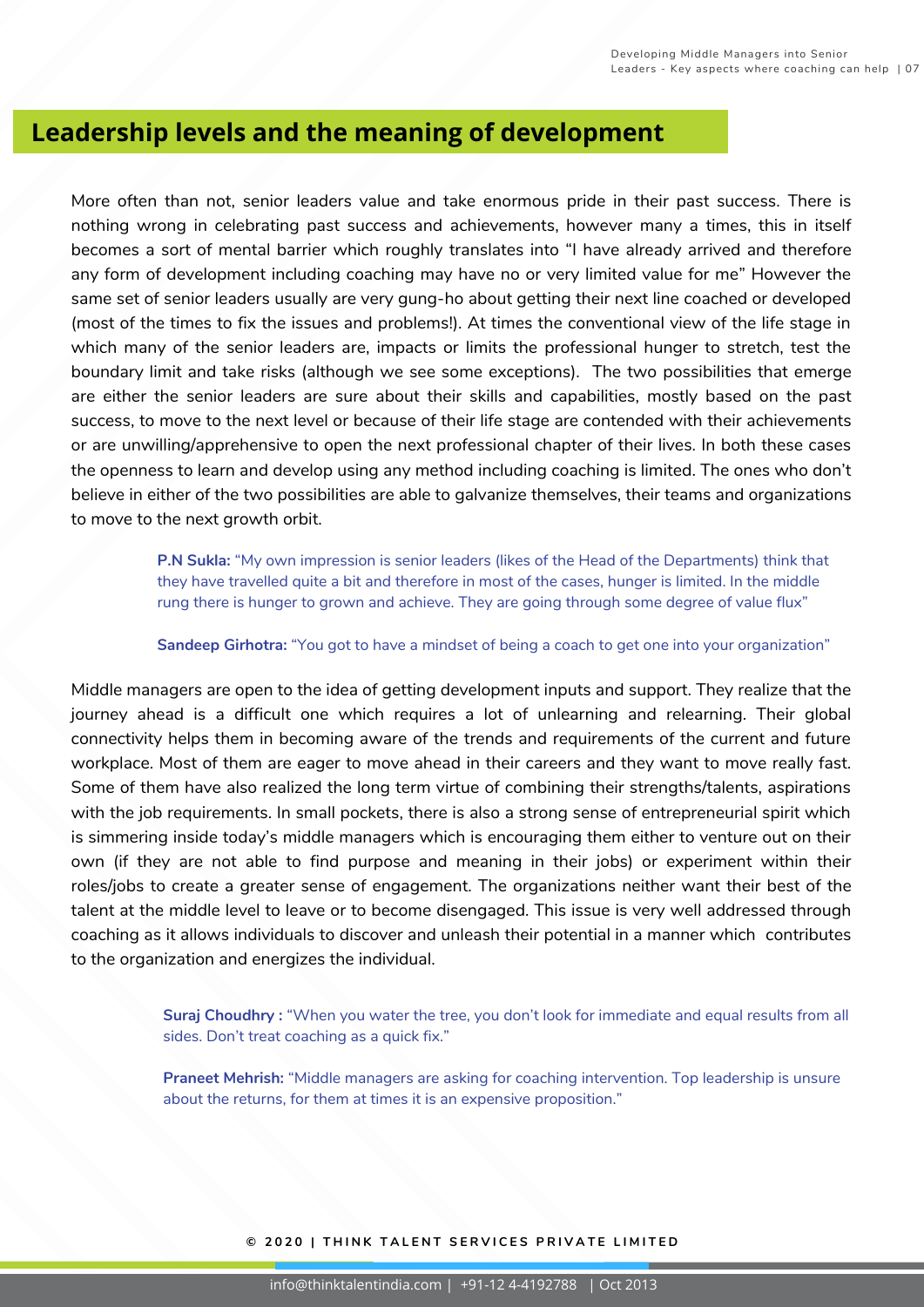Developing the workforce and balancing the budgetary requirements at times appear as contradictory forces. However with the new formats of coaching e.g. group coaching coming into picture, it offers economical yet effective coaching opportunities for the middle level. People Development should be looked at from a long term perspective specially when it's the question of preparing future senior leaders who will be taking critical judgment calls for the business and the organization.

> **Suresh Munjal: "**The bigger issue is , growing up v/s growing old and the corollary to this is do organizations grow leaders or leaders grow the organisations."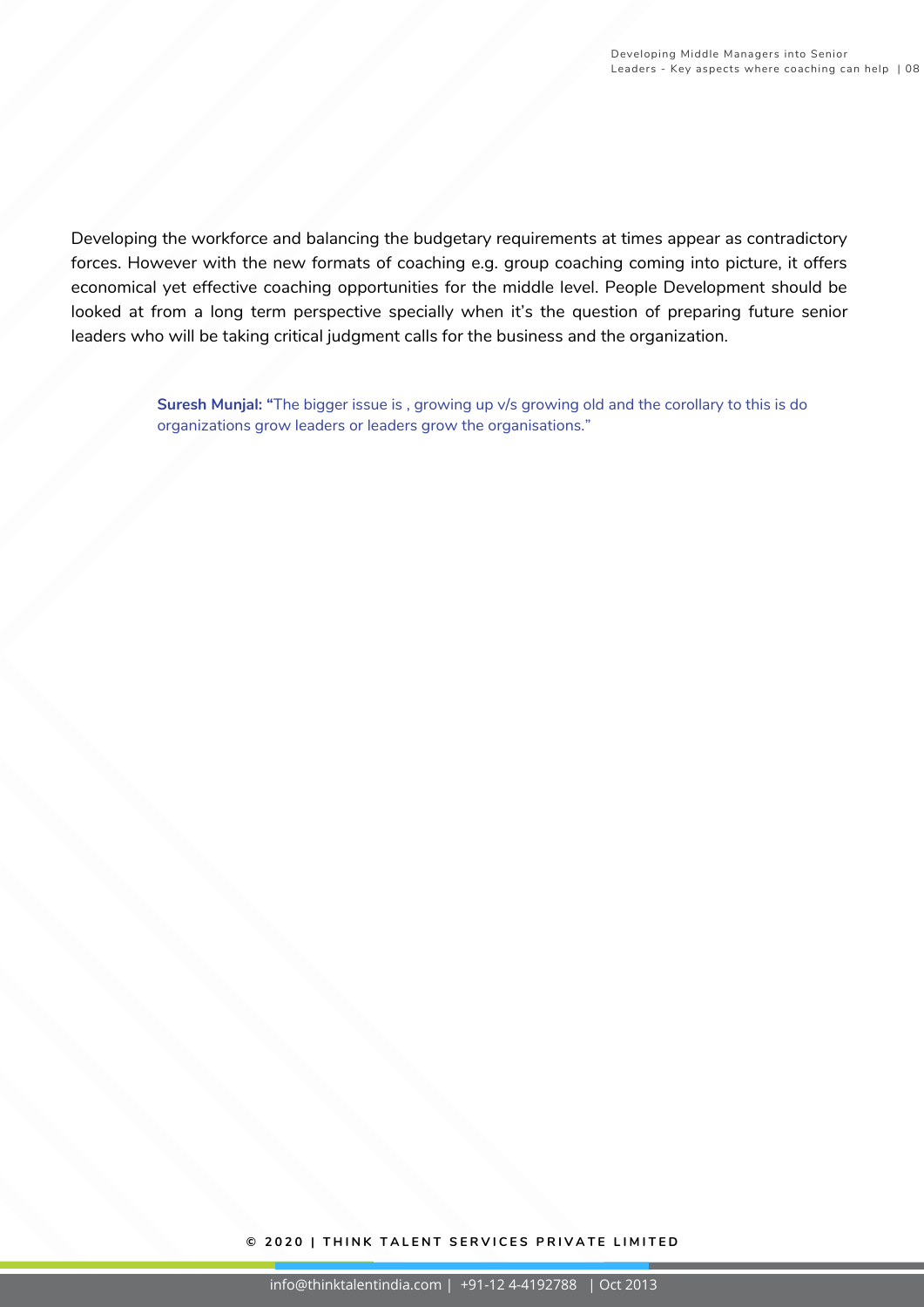### **Conclusion**

Developing middle managers into senior leaders is seen as a business imperative by most of the organizations. The nature of work and learning preferences has changed significantly therefore ways of developing and also areas in which development is required needs to be reassessed. The power of technology and social communities is to be leveraged more meaningfully while creating a learning environment. Different forms of development including coaching needs to come up with new and innovative formats to meet the requirements of a new, success hungry, tech savvy and anxious middle management population.

Coaching can act as a powerful developmental process as it allows the coachee to not only build capabilities/skills but to reflect about various aspects of professional life in a guided manner with a confidante and arrive at a deeper understanding about self and the context of work. In that sense it is unique as it helps individuals in integrating better with their inner self and their outside world in a more informed and aware manner. The real power of coaching lies in enabling professionals make informed decisions and choices about themselves and their careers. In today's consumerist world with abundance of choices in almost all areas of life, one of the biggest benefits of coaching lies in providing an internal compass to professionals so that they can take charge and navigate their professional journey with courage and aplomb.

**Bimal Rath:** "People see coaching as an organizational process with a structure, I see it as a philosophy of development."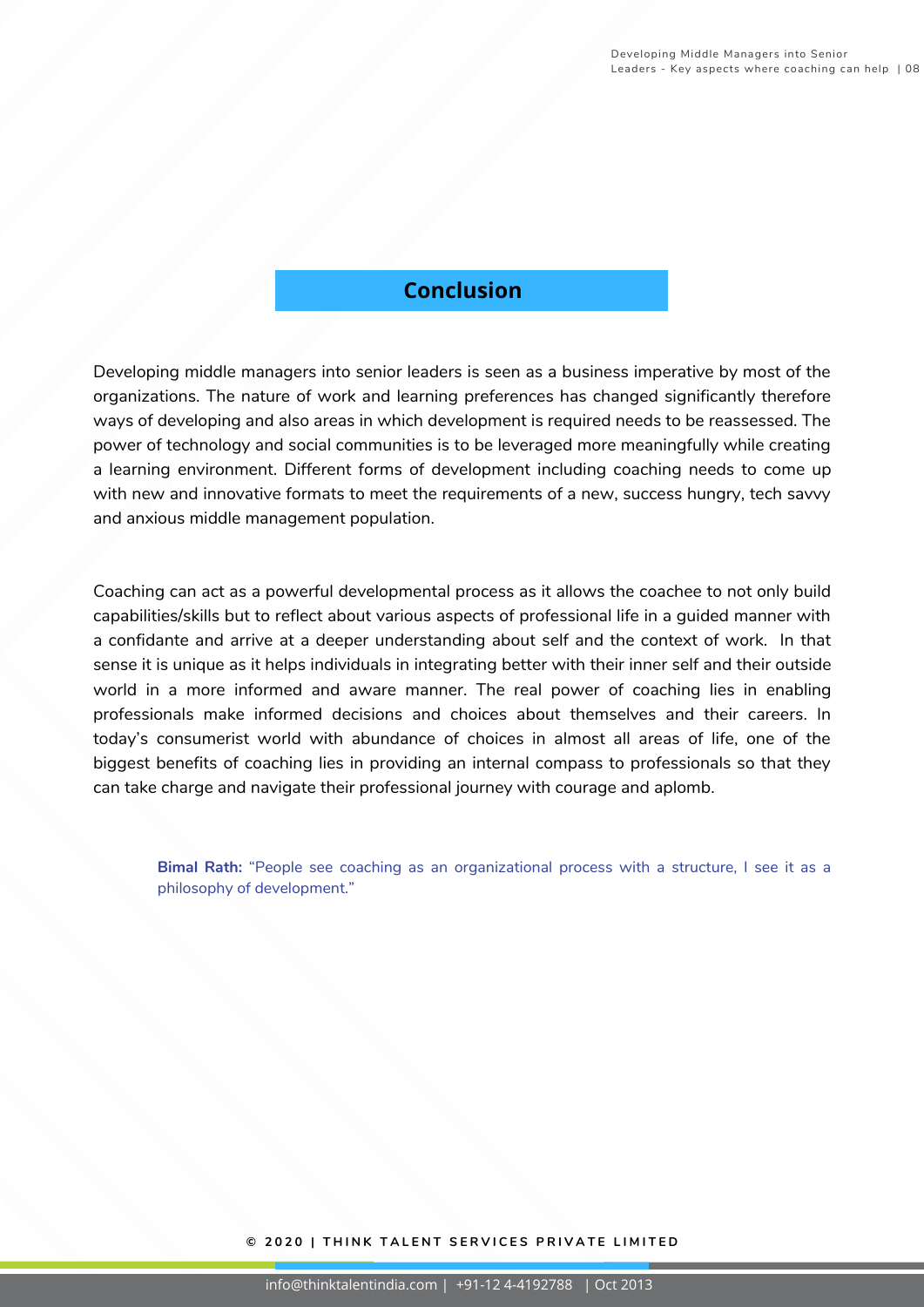### *Participants Profiles*

#### **Anusha Suryanarayan**

#### **Global Head – Talent Management , Ranbaxy**

A graduate in Psychology from Lady Shri Ram College Delhi, and a Masters in Business Administration in Human Resources from XLRI, Jamshedpur, Anusha has over 13 years of experience in Human Resources.

Anusha started her career with Coca Cola India, and then moved on to United Nations Development Program, India as Head of HR. Post that she was with Sapient Corporation as head of People Strategy before joining Nokia where she is currently the Head of Sales and Marketing HR India.

Anusha enjoys working on anything related to Talent Management, Organizational Development, Change Management and Leadership development. In her many roles, she has led multiple programs related to career development, employee engagement, Asia talent development program to name a few. Her passion towards her work not only drives her to excellence but also others around her.

On the personal front, Anusha is married to Akshay. She enjoys reading, listening to music, plays guitar and works with various NGOs where she loves to teach music to the children out there

#### **Gurmohan Singh,**

#### **Head Human Resources, BPTP Ltd.**

Gurmohan heads Human Resources at BPTP Ltd, a leading company in NCR's real estate. With its impressive portfolio of contemporary commercial, residential, IT park and retail development, the company is spearheading the growth and expansion of the real estate Sector. Gurmohan's last assignment was with Uninor as Associate Vice President - People & Organization.

#### **Lipika Verma**

#### **Director - Rewards, Schneider Electric**

**L**ipika has done several assignments in HR Business partnering roles as well as specialised roles in the areas of Compensation & Benefits. Strategic player in the business, as member of the HR Leadership team. Have been involved in operational Human Resources, project management, also led some strategic global projects. Have experience in mergers and acquisitions as well. Sharp in execution with strong project management skills and have worked extensively across industries in Human Resources.

Specialties: Compensation & Benefits, HR Business Support, Processes & Systems, Mergers & Acquisitions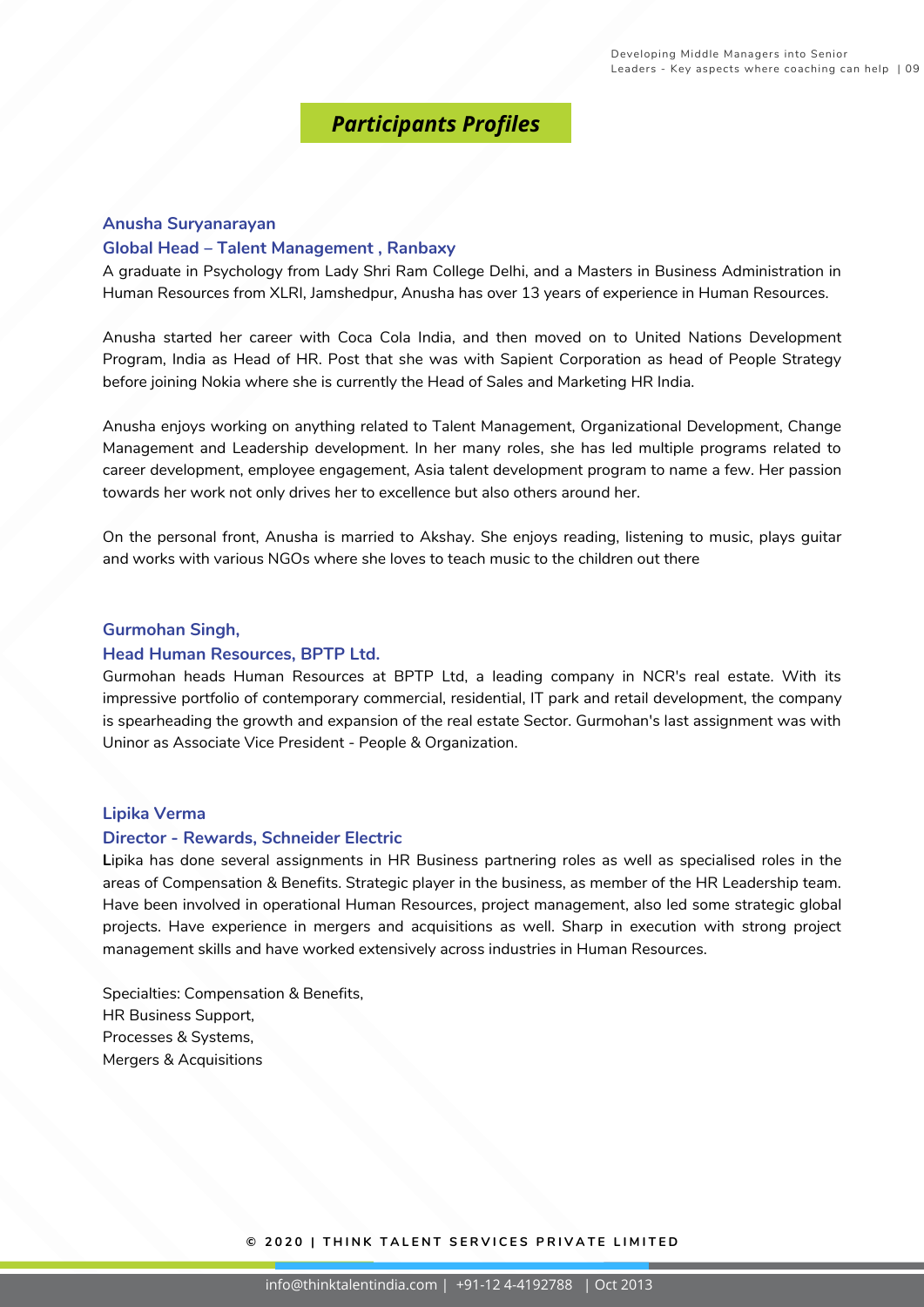#### **Dr. V.P Singh**

#### **Executive Director – Human Resources , R J Corp.**

A Ph.D. in organization effectiveness has written more than 20 research papers and was a Study Fellow with University of Leeds UK in 80's. He has been visiting faculty with reputed business schools and is a member of the Advisory Council of Asia Retail Congress 2012. He is involved in planning and monitoring interventions to enhance organization capabilities at macro level and Build People Centric Organisation. With more than 38 years of experience he is a constant inspiration to the Devyani International Limited

#### **Rohit Thakur**

#### **Senior HR Director , Microsoft**

Rohit is an alumnus from XLRI Jamsedpur & Shri Ram College of Commerece. He has over 20+ years of experience. He has been associated with organizations like GE , Cadence , Bausch & Lomb & Eicher. He brings driverse experience in the field of compensation & benefits , performance managemgnt , employee engagement , talent acquisition & succession planning.

#### **Sandeep Girotra**

#### **Senior Vice President & Head-Global Human Resources , Ranbaxy**

Sandeep Girotra is a graduate in Commerce and has done his Master's in Personnel Management and Industrial Relations from the Tata Institute of Social Sciences, Mumbai. He has over 20 years of rich experience, working in various organisations in India and abroad like SIEL Limited, DuPont India, General Electric and Convergys Corporation.Mr. Girotra has successfully built and led strong teams across various geographies and has considerable knowledge and functional expertise in the core areas of Human Resource Strategy, Leadership Development, Talent Management and Human Resource operations.

#### **Saurabh Upadhyay**

#### **Director - Human Resources, India and South East Asia , Bacardi**

Saurabh Upadhyay has been with Bacardi since June 2010 and working as an Director - Human Resources. As Head of HR for Bacardi, he own and drive the people strategy of the organization. Currently he is focused on Capability Enhancement, Talent Development and Organizational Design. Saurabh was associated with Nokia, TAS, and Tata Motors. Prior to working with Bacardi as a Director, he was Head HR for Markets Organization of Nokia India, this included functions like Sales, Marketing, Services, Logistics, Finance and Control, Legal and Government Relations etc.

#### **Deepak Bharara,**

#### **Director- Corporate HR, LANCO Infratech Ltd**

Deepak Bharara is Director – Corporate HR of Lanco Infratech Ltd and takes care of people processes across the Group. With over three decades of experience with multinationals and big business Indian groups, he has held leadership positions at Eicher Tractors Ltd, Indian Express Group, Samtel India Ltd, Whirlpool India Ltd, Bharti Group, Jindal Steel, Aditya Birla Group and GMR. He has a Masters degree from Faculty of Management Studies (FMS) with specialization in HR & People Management. He is an LL.B from Delhi University. He is well versed with Infrastructure Industry & its processes to achieve operational efficiencies with customer service orientation approach aligned with commercial acumen.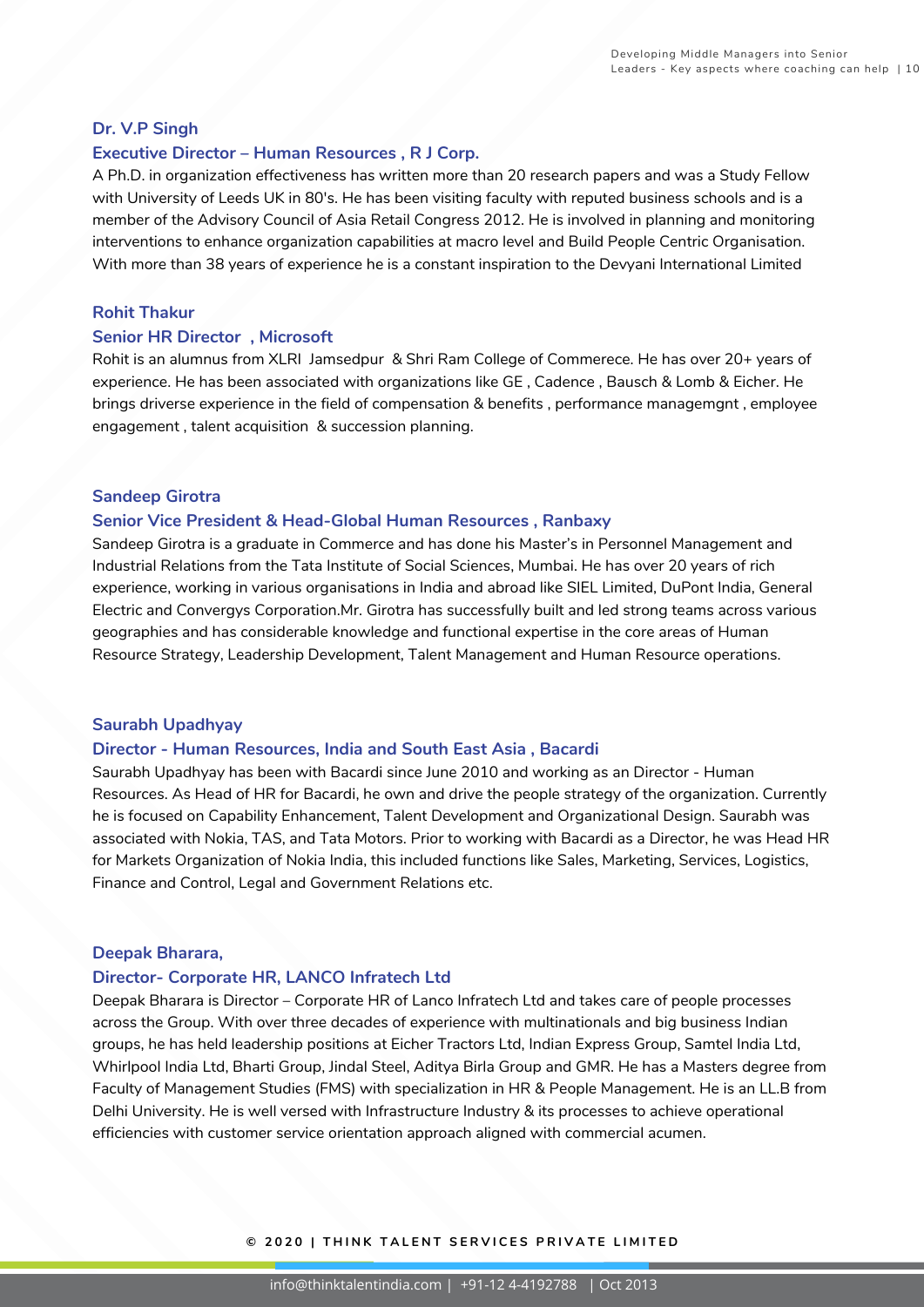#### **P N Shukla**

#### **Independent Consultant & Visiting Faculty**

P.N. Shukla brings a set of diverse experiences spanning over 45 years in HR. He has worked as a corporate executive, a trainer, a faculty in prestigious institutions in the country and as a HR consultant. His managerial experience in the functional leadership roles in Indian Oil Corporation, in AVBirla Group and Escorts Group was focused on large scale change management, leadership development, training, competency assessment, and performance management. His association with prestigious institutions (such as JBIMS and NMIMS in Mumbai, MDI, IIFT, LBSIM in Delhi) as a visiting faculty enriched his functional leadership role and benefited his operational experience.

#### **Praneet Mehrish**

#### **Sr. Vice President, Corporate Human Resources, The Karan Thapar Group**

Praneet is a human resource professional. He has over three decades of experience in Strategic and Operational HR, career spread across Blue chip and Global organizations . HisCorporate assignments in India the CountryHR Director in Oracle Corporation and in ST Micro electronics ,the Global Head of HR for Essar Steel and Group HR Head in the Karan Thapar Group. He has valuable hands on experience in a diverse Industry portfolio which includes Steel ,Automobiles ,Tyres, Information Technology, High Tech (Semiconductors), Engineering and Process Industries. His focus in recent years has been on Top Leadership Talent Acquisition, Organisational and Management revamp, Building and maturing Management teams, ExecutiveCoaching, Compensation restructuring ,Key Talent Management,Succession Planning and Change management interventions.

#### **Suraj Choudhry**

#### **Founder ,Woodruff Advisory Services**

Suraj is a strong proponent of team work who believes everyone has inherent strengths and something to contribute. He has established his independent consulting practice, Woodruff Advisory Services. His work has been in the area of enhancing business performance through best practices and leadership team facilitation. He has over 17 years of intense industrial experience, on a significant international and multifunctional scale. His experience has been with companies like IBM, GE, Bharti Airtel and Idea Cellular. His senior management assignments, with global leadership and developmental responsibilities, included Sales and Business Development, Management Consulting with the Big 4 and Strategy Planning.

#### **Suresh Munjal**

#### **Drector , Braahmam Net Solutions**

Suresh Munjal has over 16 years of experience in the fields of finance and accounts. He is currently holding the position of CFO at Blaser Swisslube. It is a Privately held chemical industry with 501-1000 human capital. He has an exceptional track record of handling all financial matters for a significant era in automotive industry. Earlier he has worked with organizations like Eicher Motors, Eicher tractors. He is an ICWA, Commerce and an M.Com from Delhi School of Economics.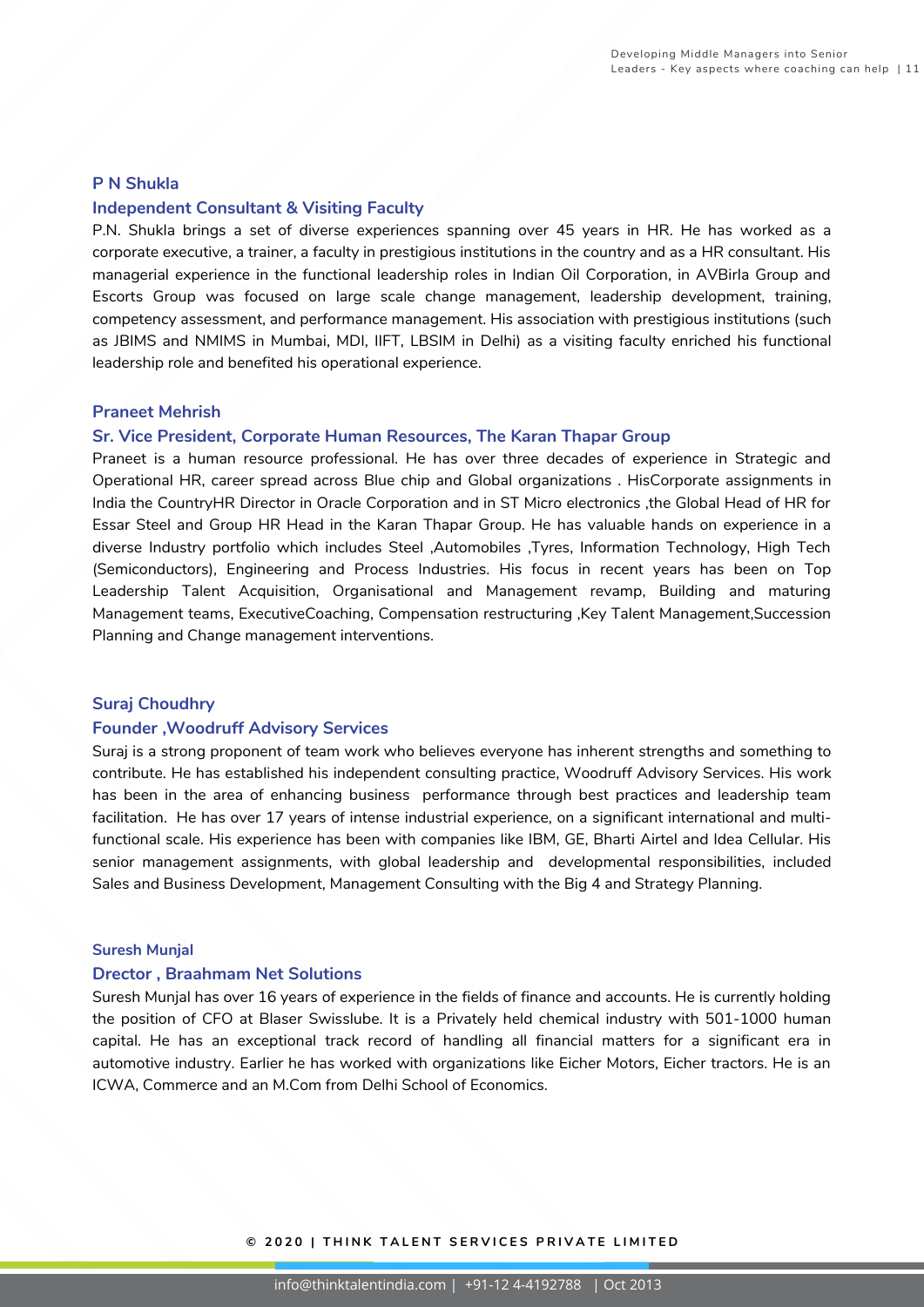#### **Rahul Goswami**

#### **Founder, StratVi Consultuing**

Rahul has over 3 decades of rich industrial experience. After an initial two and half years with the Power Engineering Company BHEL, he spent over twenty eight years with Ranbaxy, both overseas and in India. His recent senior management assignments, with global leadership and developmental responsibilities, included Corporate and Business Finance, Information Technology, Strategic Sourcing and Strategic Planning. He has held the position of VP-Finance, VP-Strategic Material Sourcing, VP-Strategic Planning & CIO in Ranbaxy. He has started a consulting practice, StratVi Consulting.

#### **Sanjay Chaturvedi**

#### **Founder, P2V**

Sanjay Chaturvedi is a seasoned HR professional with 22 years experience gained in the manufacturing, auto, processing, energy / oil and IT industries in cross-cultural international environments with a demonstrated track-record of formulating HR strategy that aligns with business objectives, integrating business process performance with people capability, initiating and managing large scale and complex HR projects at a business group level and harmonizing policies and work practices across the business group. Currently runs his own organization People to Value (P2V).

#### **Bimal Rath**

#### **Founder and MD, Think Talent Services Pvt Ltd.**

Bimal consults coaches and facilitates leader's team for individual development and superior performance. Bimal has over 23 years of experience across different industries, and across geographies including the USA, Middle east/Africa and APAC. His latest corporate position was as HR Director for Nokia, supporting the massive growth for the company over the last few years. He has previously held senior positions in Eicher, British Telecom and Tata Sons.

He is a certified executive coach for Center of Creative Leadership, USA. Bimal is advisory board member of several companies across industry.

#### **Think Talent Facilitator**

#### **Vivek Tiwari**

Vivek has wide experience is in the area of Organization Development and Training & Development. He has worked with Indian and Global companies in IT, ITES, Financial and Travel sectors. His work involved designing, developing and delivering leadership interventions across levels in organizations and connecting it to the overall Talent Management process. He was one of the core members who set up the Training function for a leading European Telecom client. He has earlier worked with American Express in their Leadership & Employee Development department. He has also served in the Training and Development wing of companies like HCL and Cendant.